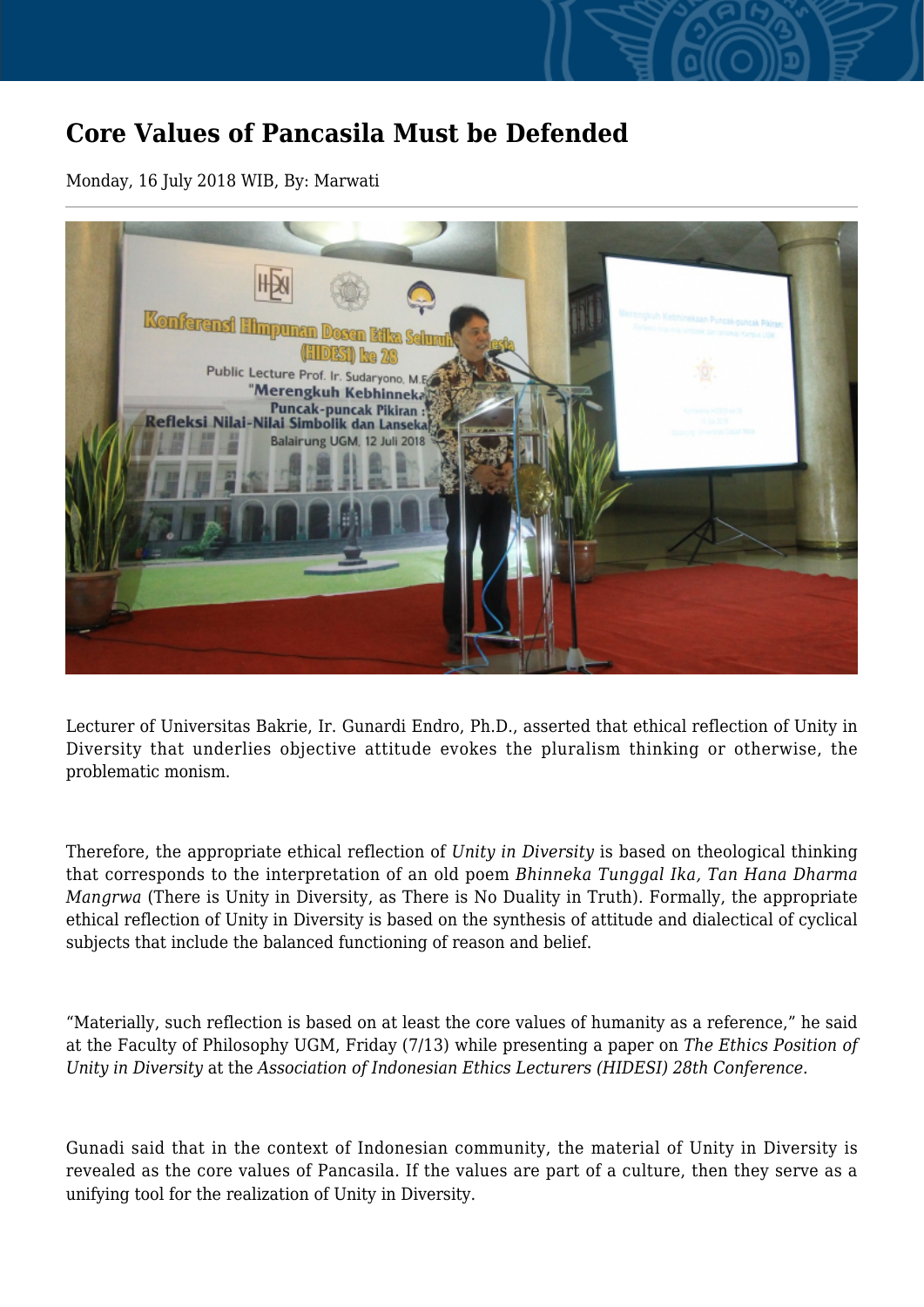

"It is because the values are potential rather than necessity, and cultures with Pancasila core values must be protected," said Gunardi, lecturer of Applied Ethics since 1996.

Meanwhile, Dr. Bernadus Wibowo Suliantoro, M.Hum., Universitas Atmajaya Yogyakarta lecturer, in discussion of justice declared that social justice is a complex issue related to various dimensions of human life. Humans themselves are multi-dimensional beings with their own uniqueness and complexity in building a just and civilized humanity.

In his opinion, there are many aspects to be considered to make a fair decision, because the emphasis on one aspect will result in a particular philosophical thinking.

For instance, liberalism that emphasizes civil liberties, while socialism emphasizes equality. A biased view on one aspect of human life becomes a weakness when understanding the concept of social justice in social life.

"Karen J. Warren is an ecofeminist figure who strives to formulate the social justice concept in a more comprehensive manner," he said when presenting a paper on *The Concept of Social Justice in Diversity Based on the Thinking of Karen J. Warren*.

Bernadus Wibowo stated that ecofeminism is not only a philosophy, but also a social movement for justice and diversity. Diversity is a necessity in the reality of life. Humans differ from animals, women differ from men, but how within diversity each side acquires fair position, place, and reward.

"One of the core ethical issues in diversity in communities is how to treat others equally."

He argued that justice is an innate value as well as the product of human thought construction. Every human being is not only capable to distinguish between the good and the bad, but also the just and the unjust.

"Human actions are essentially driven by a mindset that lies behind. Human activities are not based on instinct alone, but are based on a certain frame of mind."

The 28TH Conference of HIDESI was held for two days from July 13-14, 2018 at the Faculty of Philosophy UGM and Universitas Atmajaya Yogyakarta. The conference carried the theme of Ethics and Unity in Diversity.